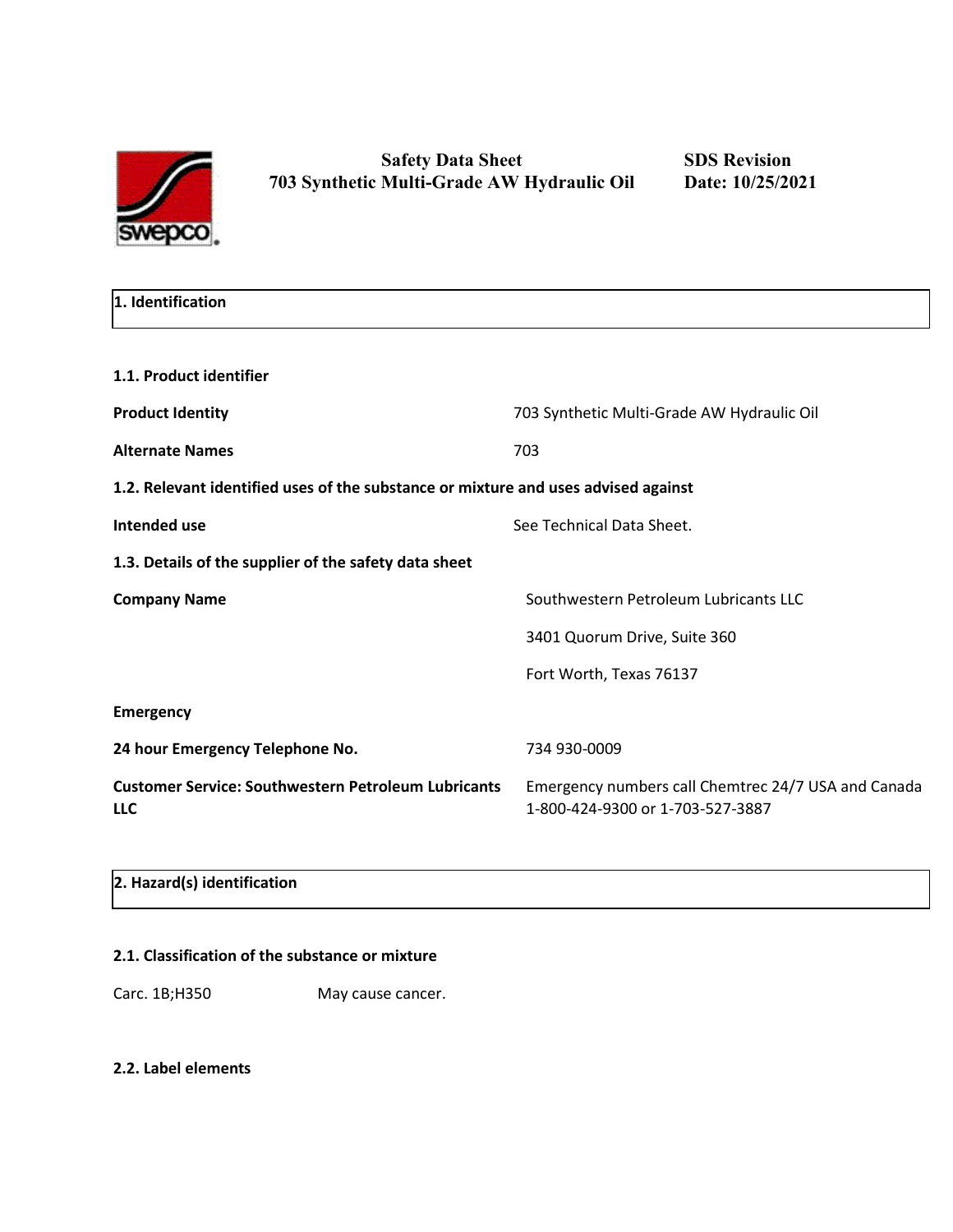

#### **Danger**

H350 May cause cancer.

### **[Prevention]:**

P201 Obtain special instructions before use.

P202 Do not handle until all safety precautions have been read and understood.

P281 Use personal protective equipment as required.

#### **[Response]:**

P308+313 IF exposed or concerned: Get medical advice or attention.

### **[Storage]:**

P405 Store locked up.

### **[Disposal]:**

P501 Dispose of contents or container in accordance with local and national regulations.

## **3. Composition/information on ingredients**

This product contains the following substances that present a hazard within the meaning of the relevant State and Federal Hazardous Substances regulations.

| Ingredient/Chemical Designations                                                                | Weight %   | <b>GHS Classification</b> | <b>Notes</b> |
|-------------------------------------------------------------------------------------------------|------------|---------------------------|--------------|
| Distillates (petroleum), hydrotreated heavy<br>paraffinic<br><b>CAS Number:</b><br>0064742-54-7 | 75 - 100   | Carc. 1B;H350             | ----         |
| Methyl methacrylate polymer<br><b>CAS Number:</b><br>0009011-14-7                               | $ 5 - 10 $ | <b>Not Classified</b>     | ----         |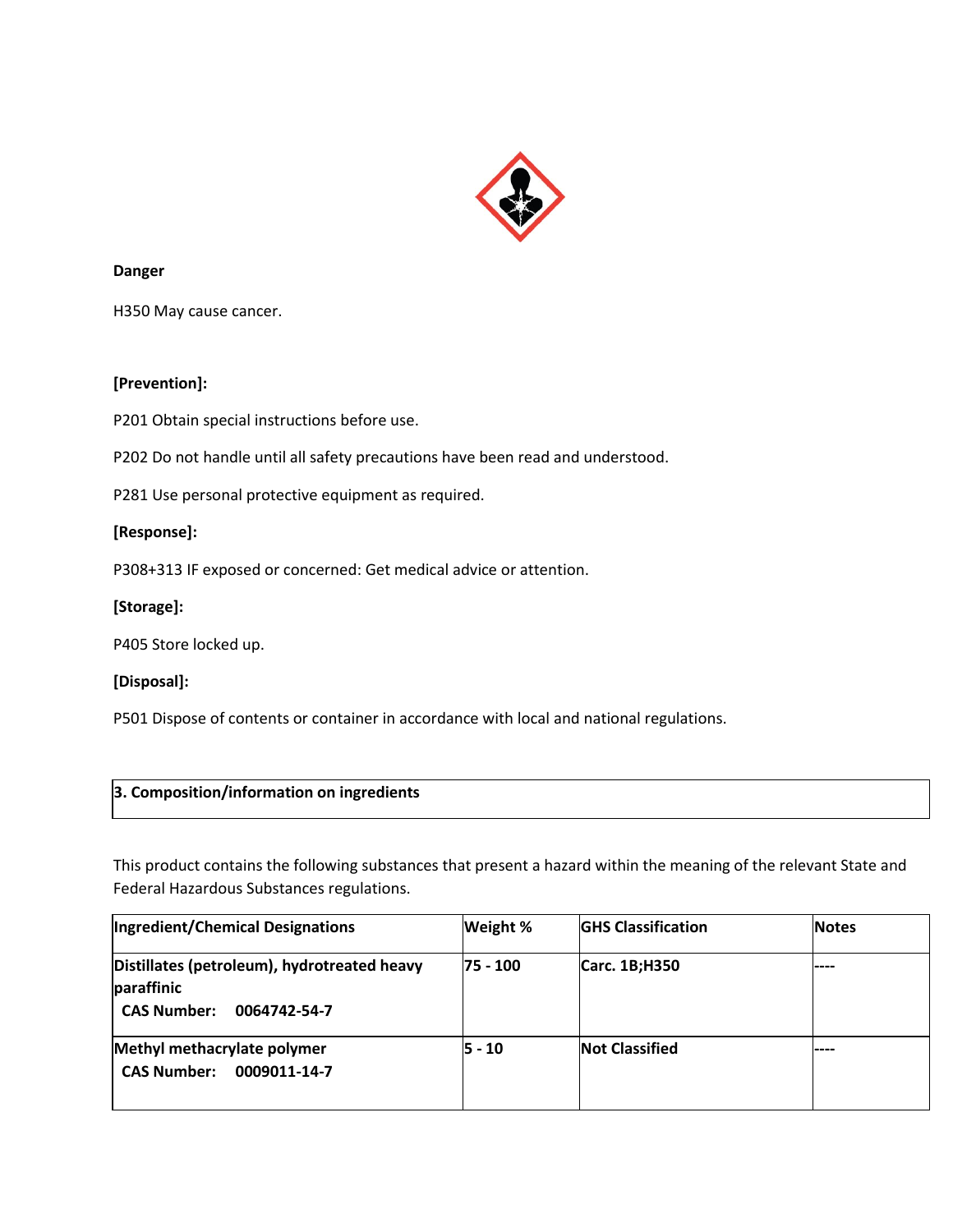| Lubricating oils (petroleum), c15-30,    | 1 - 5 | <b>Not Classified</b> | $---$ |
|------------------------------------------|-------|-----------------------|-------|
| hydrotreated neutral oil-based; baseoil- |       |                       |       |
| unspecified                              |       |                       |       |
| CAS Number:<br>0072623-86-0              |       |                       |       |
|                                          |       |                       |       |

In accordance with paragraph (i) of §1910.1200, the specific chemical identity and/or exact percentage (concentration) of composition has been withheld as a trade secret. \*PBT/vPvB - PBT-substance or vPvB-substance.

The full texts of the phrases are shown in Section 16.

# **Section 4. First aid measures**

# **4.1. Description of first aid measures**

| General           | In all cases of doubt, or when symptoms persist, seek medical attention.<br>Never give anything by mouth to an unconscious person.                                                                                                                                                                                                                                                                                                                                                                                                                                                                                                                                                       |
|-------------------|------------------------------------------------------------------------------------------------------------------------------------------------------------------------------------------------------------------------------------------------------------------------------------------------------------------------------------------------------------------------------------------------------------------------------------------------------------------------------------------------------------------------------------------------------------------------------------------------------------------------------------------------------------------------------------------|
| <b>Inhalation</b> | Remove to fresh air, keep patient warm and at rest. If breathing is irregular or stopped,<br>give artificial respiration. If unconscious, place in the recovery position and obtain<br>immediate medical attention. Give nothing by mouth.                                                                                                                                                                                                                                                                                                                                                                                                                                               |
| <b>Eyes</b>       | Irrigate copiously with clean water for at least 15 minutes, holding the eyelids apart and<br>seek medical attention.                                                                                                                                                                                                                                                                                                                                                                                                                                                                                                                                                                    |
| <b>Skin</b>       | Remove contaminated clothing. Wash skin thoroughly with soap and water or use a<br>recognized skin cleanser.                                                                                                                                                                                                                                                                                                                                                                                                                                                                                                                                                                             |
| Ingestion         | If swallowed obtain immediate medical attention. Keep at rest. Do NOT induce vomiting.                                                                                                                                                                                                                                                                                                                                                                                                                                                                                                                                                                                                   |
|                   | 4.2. Most important symptoms and effects, both acute and delayed                                                                                                                                                                                                                                                                                                                                                                                                                                                                                                                                                                                                                         |
| <b>Overview</b>   | Possible cancer hazard. Contains an ingredient which may cause cancer based on animal<br>data (See Section 3 and Section 15 for each ingredient). Risk of cancer depends on duration<br>and level of exposure.<br>Treat symptomatically. Exposure to solvent vapor concentrations from the component<br>solvents in excess of the stated occupational exposure limits may result in adverse health<br>effects such as mucous membrane and respiratory system irritation and adverse effects on<br>the kidneys, liver and central nervous system. Symptoms include headache, nausea,<br>dizziness, fatigue, muscular weakness, drowsiness and in extreme cases, loss of<br>consciousness. |
|                   | Repeated or prolonged contact with the preparation may cause removal of natural fat<br>from the skin resulting in dryness, irritation and possible non-allergic contact dermatitis.<br>Solvents may also be absorbed through the skin. Splashes of liquid in the eyes may cause                                                                                                                                                                                                                                                                                                                                                                                                          |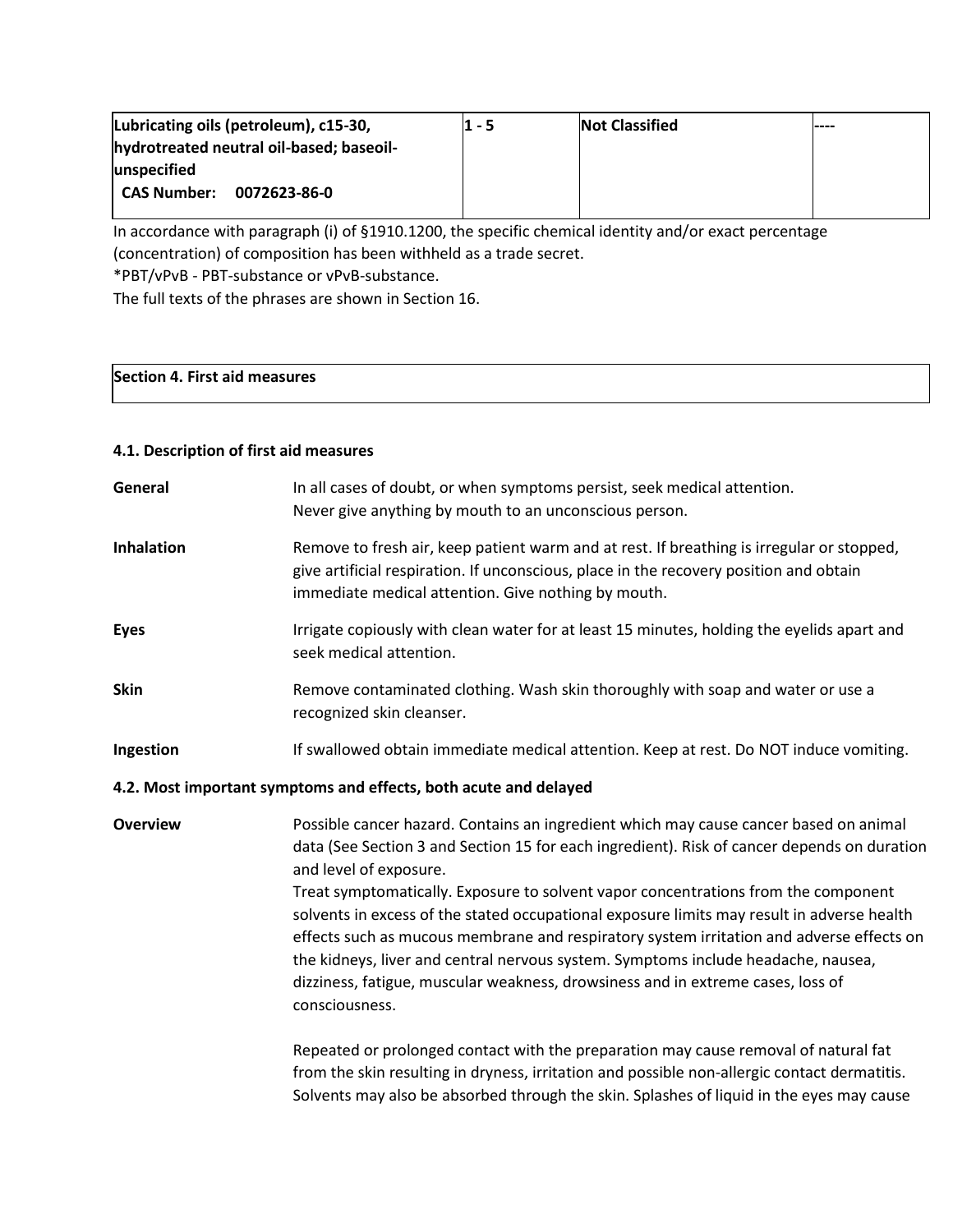irritation and soreness with possible reversible damage. Check section 2.2 (GHS Label Elements) for further details.

#### **Section 5. Fire-fighting measures**

#### **5.1. Extinguishing media**

Recommended extinguishing media; alcohol resistant foam, CO<sub>2</sub>, powder, water spray. Unsuitable extinguishing media: Do not use; water jet.

#### **5.2. Special hazards arising from the substance or mixture**

Hazardous decomposition: High temperatures and fires may produce such toxic substances as carbon monoxide and carbon dioxide.

#### **5.3. Advice for fire-fighters**

As with all fires, wear positive pressure, self-contained breathing apparatus, (SCBA) with a full face piece and protective clothing. Persons without respiratory protection should leave area. Wear SCBA during clean-up immediately after fire. No smoking.

**ERG Guide No.** 

# **Section 6. Accidental release measures**

### **6.1. Personal precautions, protective equipment and emergency procedures**

Put on appropriate personal protective equipment (see section 8).

Use good personal hygiene practices. Wash hands before eating, drinking, smoking or using toilet. Promptly remove soiled clothing and wash thoroughly before reuse.

#### **6.2. Environmental precautions**

Do not allow spills to enter drains or waterways.

### **6.3. Methods and material for containment and cleaning up**

Ventilate the area and avoid breathing vapors. Take the personal protective measures listed in section 8. Contain and absorb spillage with non-combustible materials e.g. sand, earth, and vermiculite. Place in closed containers outside buildings and dispose of according to the Waste Regulations.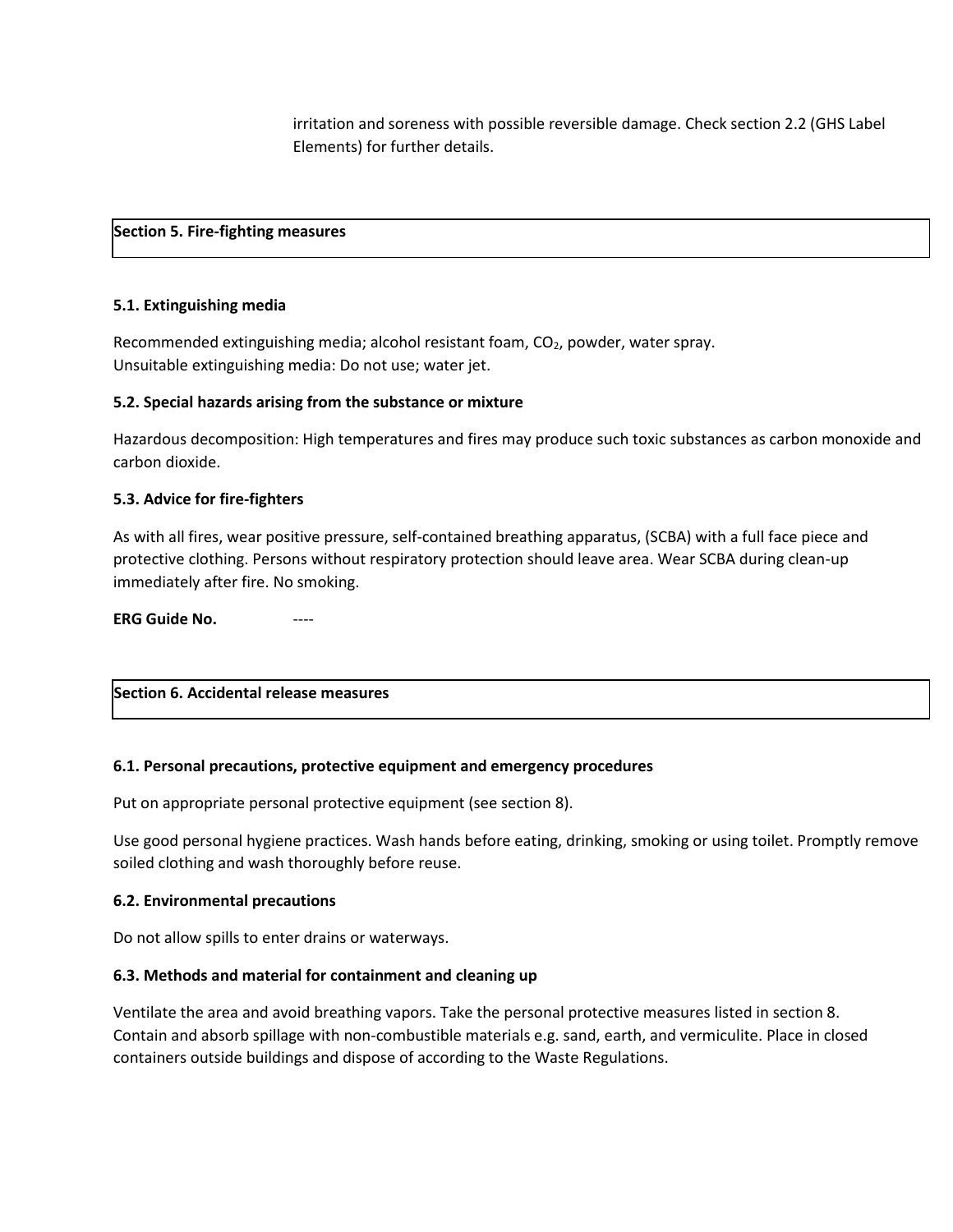## **Section 7. Handling and storage**

#### **7.1. Precautions for safe handling**

Handle containers carefully to prevent damage and spillage.

Check section 2.2 (GHS Label Elements) for further details. - [Prevention]:

#### **7.2. Conditions for safe storage, including any incompatibilities**

Incompatible materials: Strong oxidizing agents and acids.

Check section 2.2 (GHS Label Elements) for further details. - [Storage]:

#### **7.3. Specific end use(s)**

No available information

#### **Section 8. Exposure controls / personal protection**

#### **8.1. Control parameters**

#### **Exposure**

| <b>CAS No.</b> | Ingredient                                                  | Source       | <b>Value</b>                |
|----------------|-------------------------------------------------------------|--------------|-----------------------------|
| 0009011-14-    | Methyl methacrylate polymer                                 | <b>OSHA</b>  | No Established Limit        |
| 17             |                                                             | <b>ACGIH</b> | <b>No Established Limit</b> |
|                |                                                             | <b>NIOSH</b> | <b>No Established Limit</b> |
| 0064742-54-    | Distillates (petroleum),                                    | <b>OSHA</b>  | No Established Limit        |
| 7              | hydrotreated heavy paraffinic                               | <b>ACGIH</b> | <b>No Established Limit</b> |
|                |                                                             | <b>NIOSH</b> | <b>No Established Limit</b> |
| 0072623-86-    | Lubricating oils (petroleum), c15-                          | <b>OSHA</b>  | No Established Limit        |
| Ю              | 30, hydrotreated neutral oil-<br>based; baseoil-unspecified | ACGIH        | <b>No Established Limit</b> |
|                |                                                             | <b>NIOSH</b> | <b>No Established Limit</b> |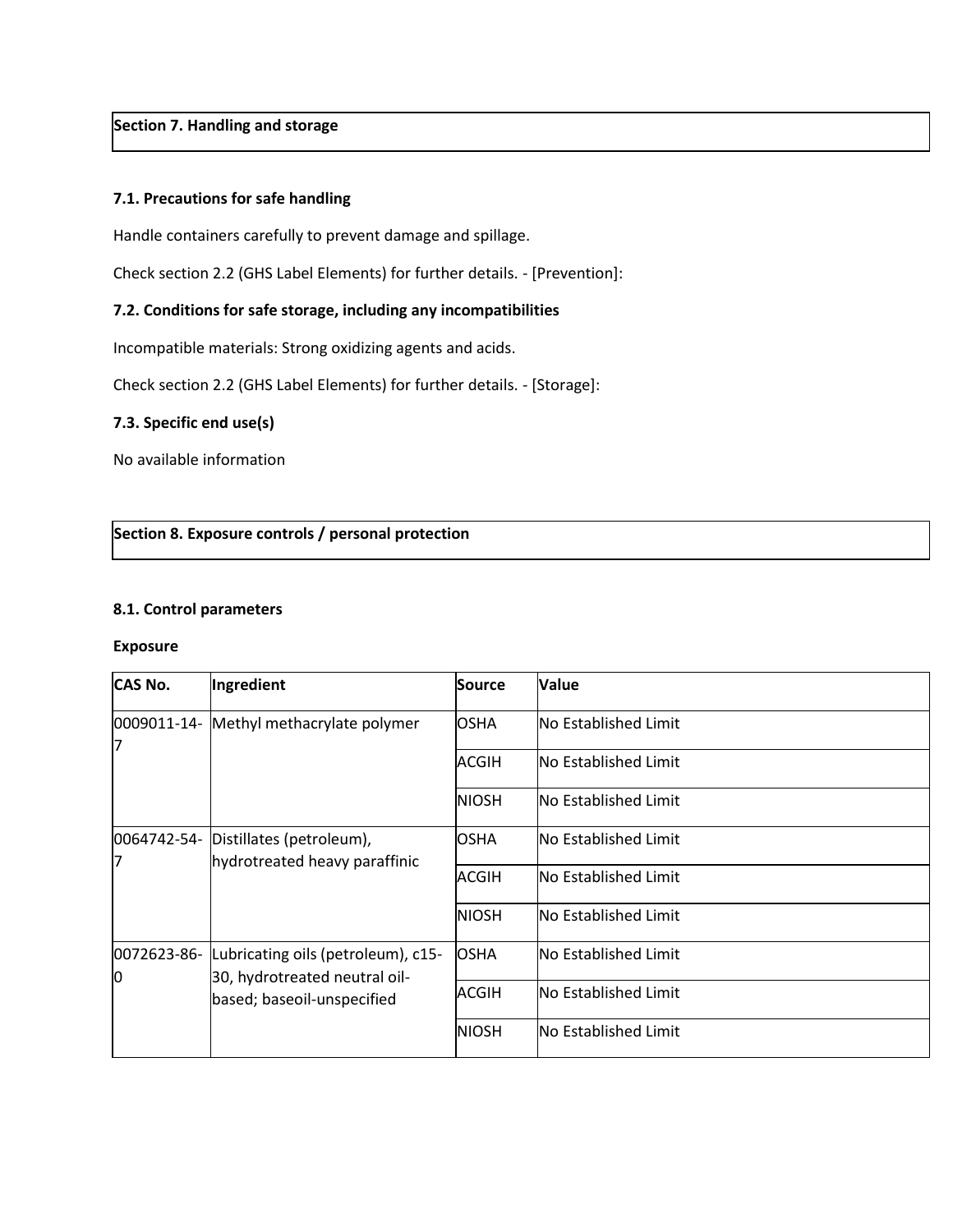Contains mineral oil. The exposure limits for oil mist are 5 mg/m3 OSHA PEL and 10 mg/m3 ACGIH.

#### **8.2. Exposure controls**

| Respiratory                 | If workers are exposed to concentrations above the exposure limit they must use the<br>appropriate, certified respirators.                                                                                                                                                                                                             |
|-----------------------------|----------------------------------------------------------------------------------------------------------------------------------------------------------------------------------------------------------------------------------------------------------------------------------------------------------------------------------------|
| <b>Eyes</b>                 | Protective safety glasses recommended                                                                                                                                                                                                                                                                                                  |
| <b>Skin</b>                 | Avoid skin contact. Protective gloves recommended.                                                                                                                                                                                                                                                                                     |
| <b>Engineering Controls</b> | Provide adequate ventilation. Where reasonably practicable this should be achieved by the<br>use of local exhaust ventilation and good general extraction. If these are not sufficient to<br>maintain concentrations of particulates and any vapor below occupational exposure limits<br>suitable respiratory protection must be worn. |
| <b>Other Work Practices</b> | Use good personal hygiene practices. Wash hands before eating, drinking, smoking or<br>using toilet. Promptly remove soiled clothing and wash thoroughly before reuse.                                                                                                                                                                 |

Check section 2.2 (GHS Label Elements) for further details. - [Prevention]:

| Section 9. Physical and chemical properties |  |
|---------------------------------------------|--|
|                                             |  |

### **9.1. Information on basic physical and chemical properties**

| <b>Physical State</b>                        | Liquid                            |
|----------------------------------------------|-----------------------------------|
| Color                                        | Red/purple                        |
| Odor                                         | None                              |
| <b>Odor threshold</b>                        | No available information          |
| рH                                           | 7.3                               |
| Melting point / freezing point               | No available information          |
| Initial boiling point and boiling range      | 293 C                             |
| <b>Flash Point</b>                           | °F °C, Test method: (Open)        |
| Evaporation rate (Ether = $1$ )              | 0                                 |
| Flammability (solid, gas)                    | No available information          |
| Upper/lower flammability or explosive limits | Lower Explosive Limit: 0.9        |
|                                              | <b>Upper Explosive Limit: 7.0</b> |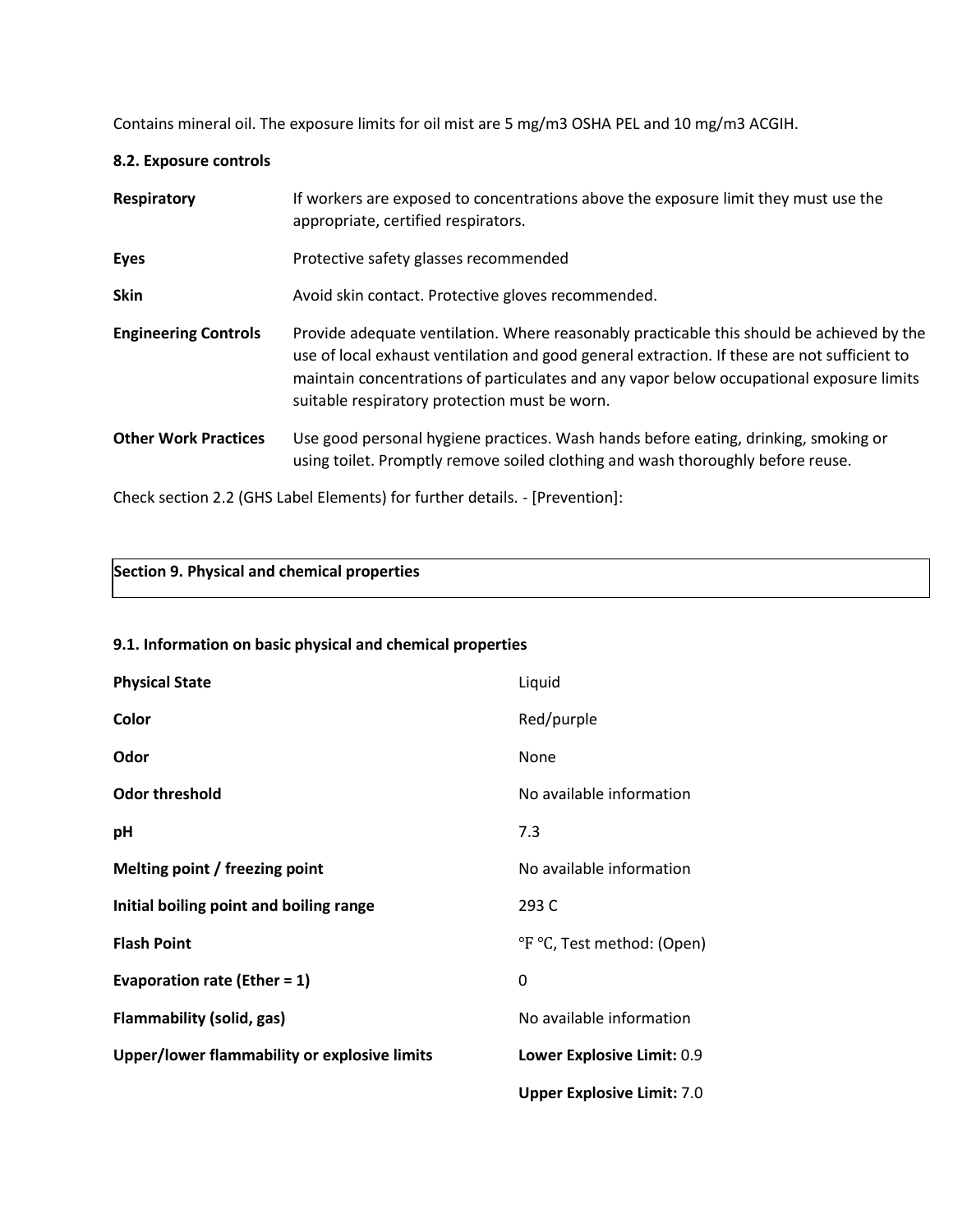| Vapor pressure (Pa)                             | No available information |
|-------------------------------------------------|--------------------------|
| <b>Vapor Density</b>                            | >5                       |
| <b>Relative Density</b>                         | 0.861                    |
| <b>Solubility in Water</b>                      | not soluble in water     |
| Partition coefficient n-octanol/water (Log Kow) | No available information |
| <b>Auto-ignition temperature</b>                | 290C                     |
| <b>Decomposition temperature</b>                | No available information |
| Viscosity (cSt)                                 | 70cst @ 40C              |
| <b>VOC Content</b>                              | 0                        |
| 9.2. Other information                          |                          |

DMSO extract by IP346: Less than 3.0 wt % (mineral oil component only)

# **Section 10. Stability and reactivity**

#### **10.1. Reactivity**

Hazardous Polymerization will not occur.

#### **10.2. Chemical stability**

Stable under normal circumstances.

### **10.3. Possibility of hazardous reactions**

No available information

#### **10.4. Conditions to avoid**

Excessive heat and open flame.

#### **10.5. Incompatible materials**

Strong oxidizing agents and acids.

#### **10.6. Hazardous decomposition products**

High temperatures and fires may produce such toxic substances as carbon monoxide and carbon dioxide.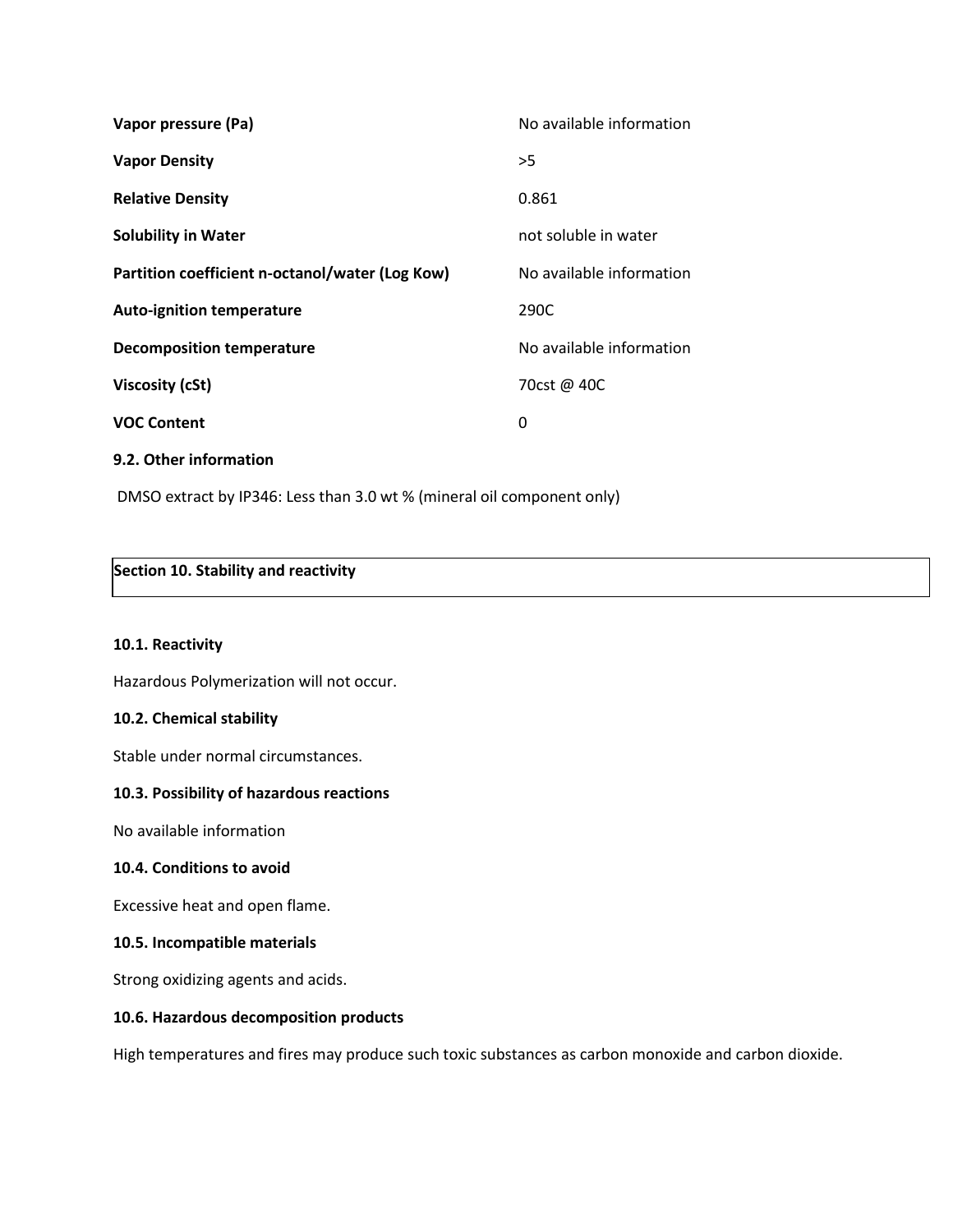#### **Section 11. Toxicological information**

#### **Acute toxicity**

Exposure to solvent vapor concentrations from the component solvents in excess of the stated occupational exposure limits may result in adverse health effects such as mucous membrane and respiratory system irritation and adverse effects on the kidneys, liver and central nervous system. Symptoms include headache, nausea, dizziness, fatigue, muscular weakness, drowsiness and in extreme cases, loss of consciousness.

Repeated or prolonged contact with the preparation may cause removal of natural fat from the skin resulting in dryness, irritation and possible non-allergic contact dermatitis. Solvents may also be absorbed through the skin. Splashes of liquid in the eyes may cause irritation and soreness with possible reversible damage.

Note: When no route specific LD50 data is available for an acute toxin, the converted acute toxicity point estimate was used in the calculation of the product's ATE (Acute Toxicity Estimate).

| Ingredient                                                                                                      | Oral LD50,<br>mg/kg                            | Skin LD50,<br>mg/kg                              | <b>Inhalation</b><br>Vapor LC50,<br>mg/L/4hr | <b>Inhalation</b><br>Dust/Mist<br>LC50,<br>mg/L/4hr | <b>Inhalation</b><br>Gas LC50,<br>ppm |
|-----------------------------------------------------------------------------------------------------------------|------------------------------------------------|--------------------------------------------------|----------------------------------------------|-----------------------------------------------------|---------------------------------------|
| Distillates (petroleum), hydrotreated heavy<br>paraffinic - (64742-54-7)                                        | > 5,000.00,<br>Rat -<br>Category:<br><b>NA</b> | 5,000.00,<br>lRabbit -<br>Category:<br><b>NA</b> | INo data<br>lavailable                       | No data<br>lavailable                               | No data<br>lavailable                 |
| Methyl methacrylate polymer - (9011-14-7)                                                                       | No data<br>available                           | lNo data<br>available                            | No data<br>lavailable                        | No data<br>lavailable                               | No data<br>available                  |
| Lubricating oils (petroleum), c15-30,<br>hydrotreated neutral oil-based; baseoil-<br>unspecified - (72623-86-0) | No data<br>lavailable                          | No data<br>lavailable                            | No data<br>lavailable                        | No data<br>lavailable                               | No data<br>lavailable                 |

#### **Carcinogen Data**

| <b>CAS No.</b> | Ingredient                      | <b>Source</b> | <b>Value</b>                                                            |
|----------------|---------------------------------|---------------|-------------------------------------------------------------------------|
| 10009011-14-7  | Methyl methacrylate<br> polymer | <b>OSHA</b>   | Regulated Carcinogen: No                                                |
|                |                                 | <b>NTP</b>    | Known: No; Suspected: No                                                |
|                |                                 | <b>IIARC</b>  | Group 1: No; Group 2a: No; Group 2b: No; Group<br> 3: Yes; Group 4: No; |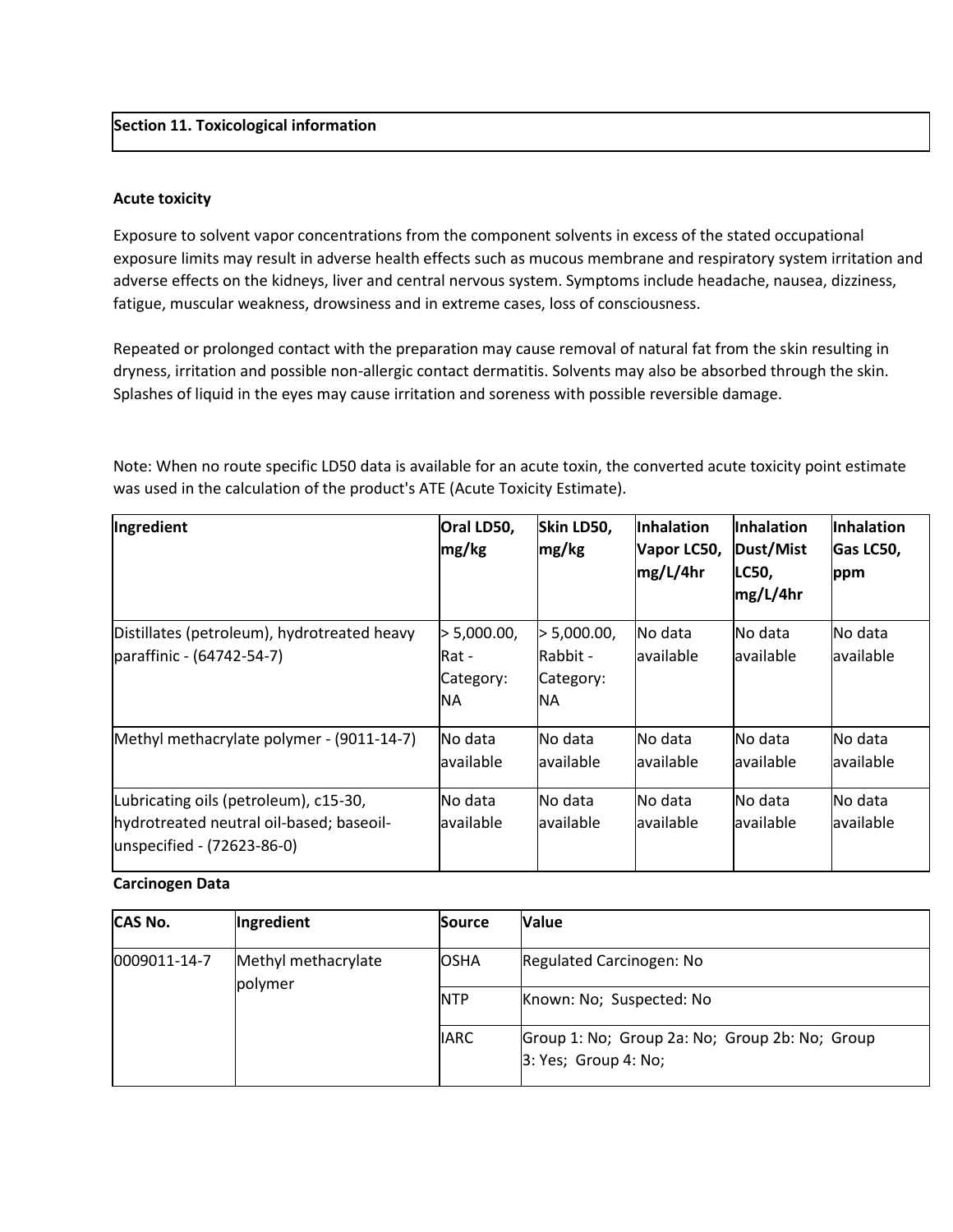|                               |                                                                                                          |     | <b>ACGIH</b>    |  | No Established Limit                                                       |  |  |
|-------------------------------|----------------------------------------------------------------------------------------------------------|-----|-----------------|--|----------------------------------------------------------------------------|--|--|
| 0064742-54-7                  | Distillates (petroleum),<br>hydrotreated heavy<br>paraffinic                                             |     | <b>OSHA</b>     |  | Regulated Carcinogen: No                                                   |  |  |
|                               |                                                                                                          |     | <b>NTP</b>      |  | Known: No; Suspected: No                                                   |  |  |
|                               |                                                                                                          |     | <b>IARC</b>     |  | Group 1: No; Group 2a: No; Group 2b: No; Group<br>3: No; Group 4: No;      |  |  |
|                               |                                                                                                          |     | <b>ACGIH</b>    |  | No Established Limit                                                       |  |  |
| 0072623-86-0                  | Lubricating oils (petroleum), OSHA<br>c15-30, hydrotreated<br>neutral oil-based; baseoil-<br>unspecified |     |                 |  | Regulated Carcinogen: No                                                   |  |  |
|                               |                                                                                                          |     | <b>NTP</b>      |  | Known: No; Suspected: No<br>Group 1: No; Group 2a: No; Group 2b: No; Group |  |  |
|                               |                                                                                                          |     | <b>IARC</b>     |  |                                                                            |  |  |
|                               |                                                                                                          |     |                 |  | 3: No; Group 4: No;                                                        |  |  |
|                               |                                                                                                          |     | <b>ACGIH</b>    |  | No Established Limit                                                       |  |  |
| <b>Classification</b>         |                                                                                                          |     | <b>Category</b> |  | <b>Hazard Description</b>                                                  |  |  |
| Acute toxicity (oral)         |                                                                                                          |     |                 |  | Not Applicable                                                             |  |  |
| Acute toxicity (dermal)       |                                                                                                          | --  |                 |  | Not Applicable                                                             |  |  |
| Acute toxicity (inhalation)   |                                                                                                          |     |                 |  | Not Applicable                                                             |  |  |
| Skin corrosion/irritation     |                                                                                                          | .   |                 |  | Not Applicable                                                             |  |  |
| Serious eye damage/irritation |                                                                                                          | --- |                 |  | Not Applicable                                                             |  |  |
| Respiratory sensitization     |                                                                                                          | --- |                 |  | Not Applicable                                                             |  |  |
| Skin sensitization            |                                                                                                          |     |                 |  | Not Applicable                                                             |  |  |
| Germ cell mutagenicity        |                                                                                                          |     |                 |  | Not Applicable                                                             |  |  |
| Carcinogenicity               |                                                                                                          | 1B  |                 |  | May cause cancer.                                                          |  |  |
| Reproductive toxicity         |                                                                                                          |     |                 |  | Not Applicable                                                             |  |  |
| STOT-single exposure          |                                                                                                          |     |                 |  | Not Applicable                                                             |  |  |
| STOT-repeated exposure        |                                                                                                          |     |                 |  | Not Applicable                                                             |  |  |
| Aspiration hazard             |                                                                                                          |     |                 |  | Not Applicable                                                             |  |  |
|                               |                                                                                                          |     |                 |  |                                                                            |  |  |

# **Section 12. Ecological information**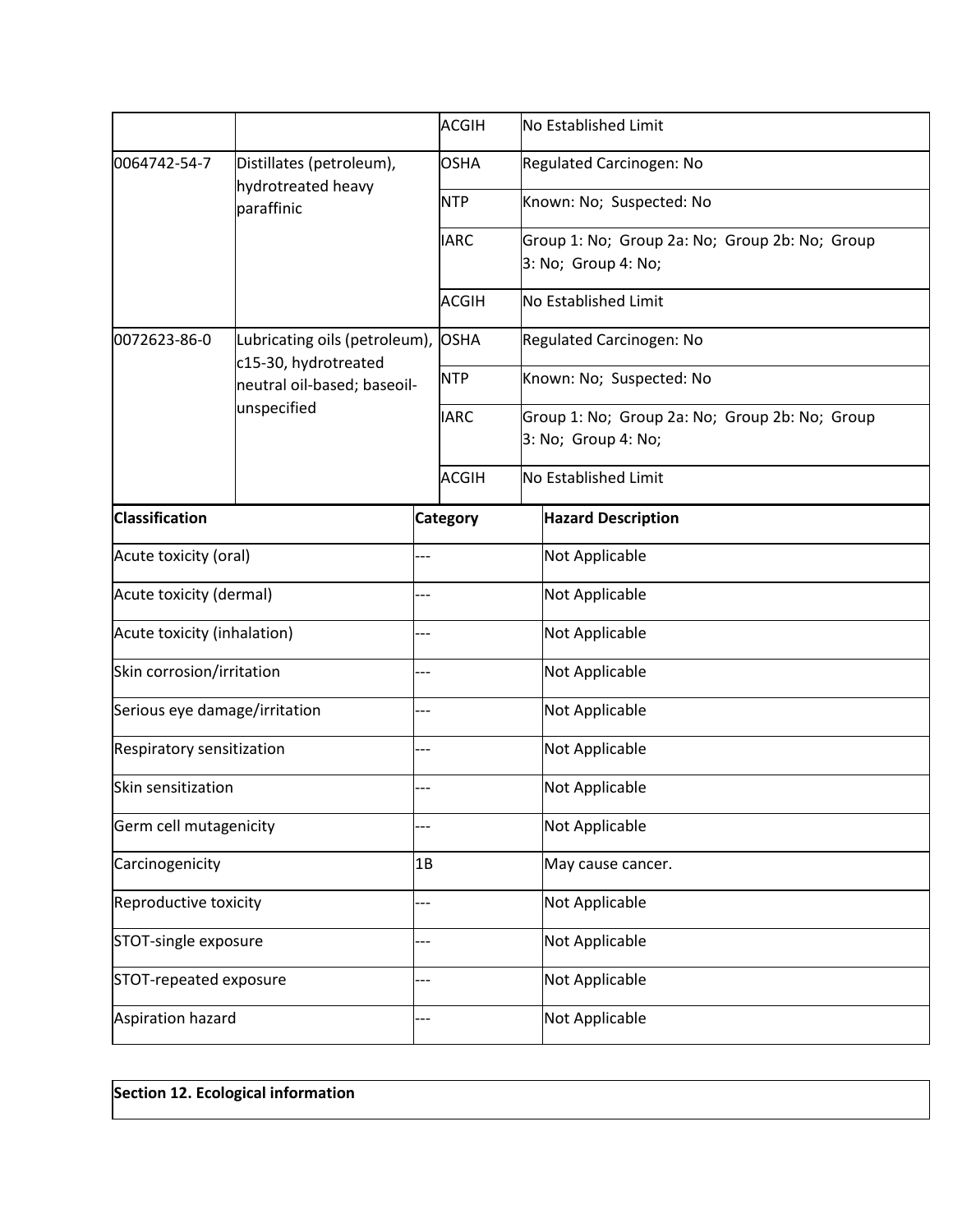# **12.1. Toxicity**

No additional information provided for this product. See Section 3 for chemical specific data.

# **Aquatic Ecotoxicity**

| Ingredient                                                                                                      | 96 hr LC50 fish,<br>mg/l           | 48 hr EC50<br>crustacea,<br>mg/l     | ErC50 algae,<br>mg/l                |
|-----------------------------------------------------------------------------------------------------------------|------------------------------------|--------------------------------------|-------------------------------------|
| Distillates (petroleum), hydrotreated<br>$[heavy paraffinic - (64742-54-7)]$                                    | 101.00, Pimephales $>$<br>promelas | 10,000, Daphnia subcapitata<br>magna | 100.00 (72 hr), Pseudokirchneriella |
| Methyl methacrylate polymer - (9011-14-<br>17)                                                                  | Not Available                      | Not Available                        | Not Available                       |
| Lubricating oils (petroleum), c15-30,<br>hydrotreated neutral oil-based; baseoil-<br>unspecified - (72623-86-0) | Not Available                      | Not Available                        | Not Available                       |

# **12.2. Persistence and degradability**

There is no data available on the preparation itself.

### **12.3. Bioaccumulative potential**

No available information

# **12.4. Mobility in soil**

No available information

### **12.5. Results of PBT and vPvB assessment**

This product contains no PBT/vPvB chemicals.

### **12.6. Other adverse effects**

No available information

# **Section 13. Disposal considerations**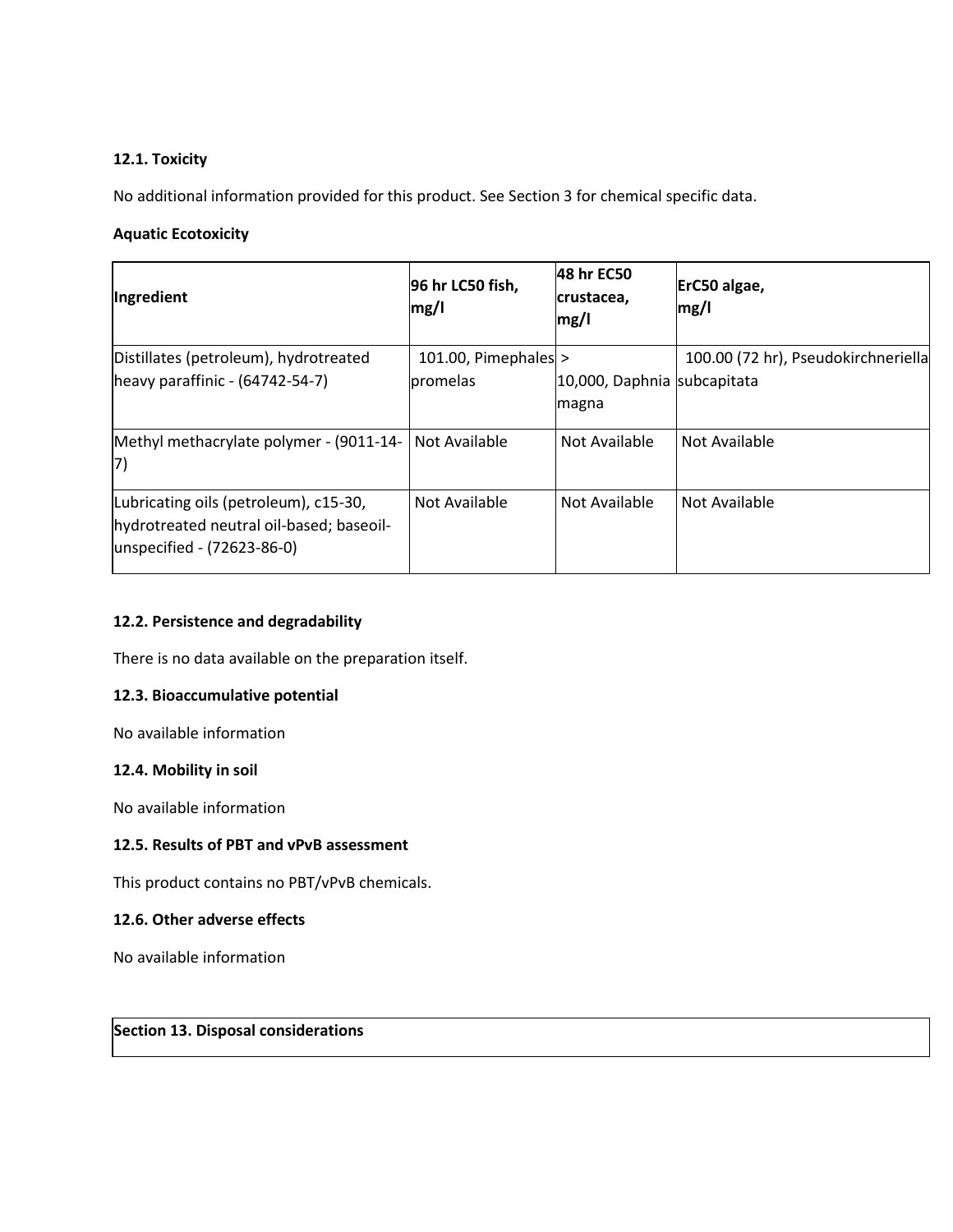# **13.1. Waste treatment methods**

Observe all federal, state and local regulations when disposing of this substance.

| Section 14. Transport information   |                                                                                                                            |                                                          |                                                        |  |  |  |  |  |
|-------------------------------------|----------------------------------------------------------------------------------------------------------------------------|----------------------------------------------------------|--------------------------------------------------------|--|--|--|--|--|
|                                     | <b>DOT (Domestic Surface</b><br>Transportation)                                                                            | IMO / IMDG (Ocean<br>Transportation)                     | <b>ICAO/IATA</b>                                       |  |  |  |  |  |
| 14.1. UN number                     | Not Regulated                                                                                                              | Not Regulated                                            | Not Regulated                                          |  |  |  |  |  |
| 14.2. UN proper shipping<br>name    | Not Regulated                                                                                                              | Not Regulated                                            | Not Regulated                                          |  |  |  |  |  |
| 14.3. Transport hazard<br>class(es) | <b>DOT Hazard Class: Not</b><br>Applicable<br><b>Sub Class: Not Applicable</b>                                             | <b>IMDG: Not Applicable</b><br>Sub Class: Not Applicable | Air Class: Not Applicable<br>Sub Class: Not Applicable |  |  |  |  |  |
| 14.4. Packing group                 | Not Applicable                                                                                                             | Not Applicable                                           | Not Applicable                                         |  |  |  |  |  |
| 14.5. Environmental hazards         |                                                                                                                            |                                                          |                                                        |  |  |  |  |  |
| <b>IMDG</b>                         | Marine Pollutant: No;                                                                                                      |                                                          |                                                        |  |  |  |  |  |
| 14.6. Special precautions for user  |                                                                                                                            |                                                          |                                                        |  |  |  |  |  |
|                                     | No available information                                                                                                   |                                                          |                                                        |  |  |  |  |  |
| Section 15. Regulatory information  |                                                                                                                            |                                                          |                                                        |  |  |  |  |  |
| <b>Regulatory Overview</b>          | The regulatory data in Section 15 is not intended to be all-inclusive, only selected<br>regulations are represented.       |                                                          |                                                        |  |  |  |  |  |
| Act (TSCA)                          | Toxic Substance Control All components of this material are either listed or exempt from listing on the TSCA<br>Inventory. |                                                          |                                                        |  |  |  |  |  |
| <b>US EPA Tier II Hazards</b>       | Fire:                                                                                                                      |                                                          | No                                                     |  |  |  |  |  |
|                                     |                                                                                                                            | <b>Sudden Release of Pressure:</b>                       | No                                                     |  |  |  |  |  |
|                                     |                                                                                                                            | <b>Reactive:</b>                                         | No                                                     |  |  |  |  |  |
|                                     |                                                                                                                            | Immediate (Acute):                                       | No                                                     |  |  |  |  |  |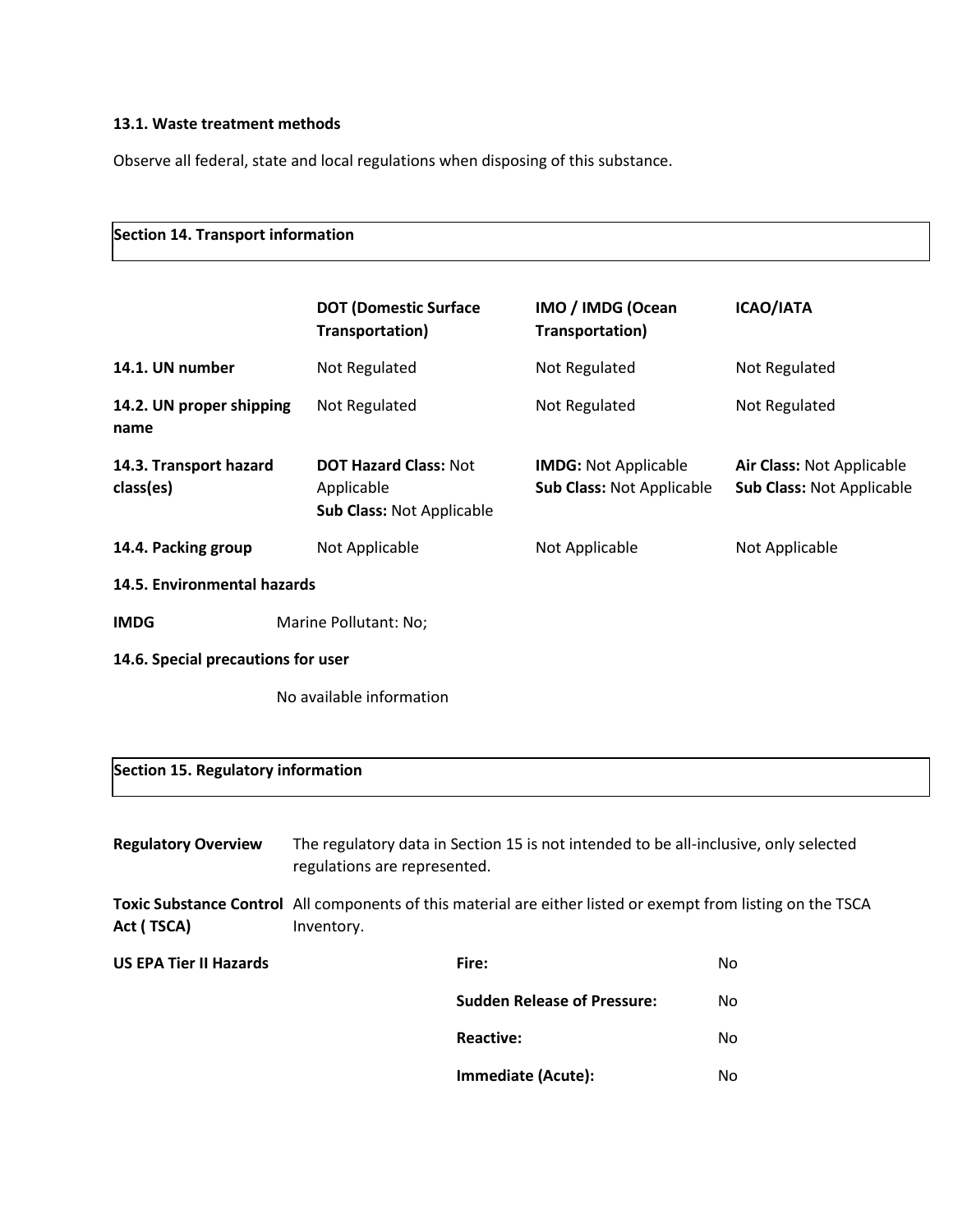#### **Delayed (Chronic):** Yes

#### **EPCRA 302 Extremely Hazardous:**

To the best of our knowledge, there are no chemicals at levels which require reporting under this statute.

#### **EPCRA 313 Toxic Chemicals:**

Phosphorodithioic acid, mixed o,o-bis(iso-bu and pentyl) est

### **Proposition 65 - Carcinogens (>0.0%):**

To the best of our knowledge, there are no chemicals at levels which require reporting under this statute.

#### **Proposition 65 - Developmental Toxins (>0.0%):**

To the best of our knowledge, there are no chemicals at levels which require reporting under this statute.

#### **Proposition 65 - Female Repro Toxins (>0.0%):**

To the best of our knowledge, there are no chemicals at levels which require reporting under this statute.

#### **Proposition 65 - Male Repro Toxins (>0.0%):**

To the best of our knowledge, there are no chemicals at levels which require reporting under this statute.

#### **Proposition 65 Label Warning:**

This product contains no chemicals known to the State of California to cause cancer and birth defects or other reproductive harm.

# **Section 16. Other information**

### **SDS Revision Date** 10/25/2021

The information and recommendations contained herein are based upon data believed to be correct. However, no guarantee or warranty of any kind, expressed or implied, is made with respect to the information contained herein. We accept no responsibility and disclaim all liability for any harmful effects which may be caused by exposure to our products. Customers/users of this product must comply with all applicable health and safety laws, regulations, and orders.

The full text of the phrases appearing in section 3 is:

H304 May be fatal if swallowed and enters airways.

#### H350 May cause cancer.

The information and recommendations contained herein are based upon data believed to be correct. However, no guarantee or warranty of any kind, expressed or implied, is made with respect to the information contained herein. We accept no responsibility and disclaim all liability for any harmful effects which may be caused by exposure to our